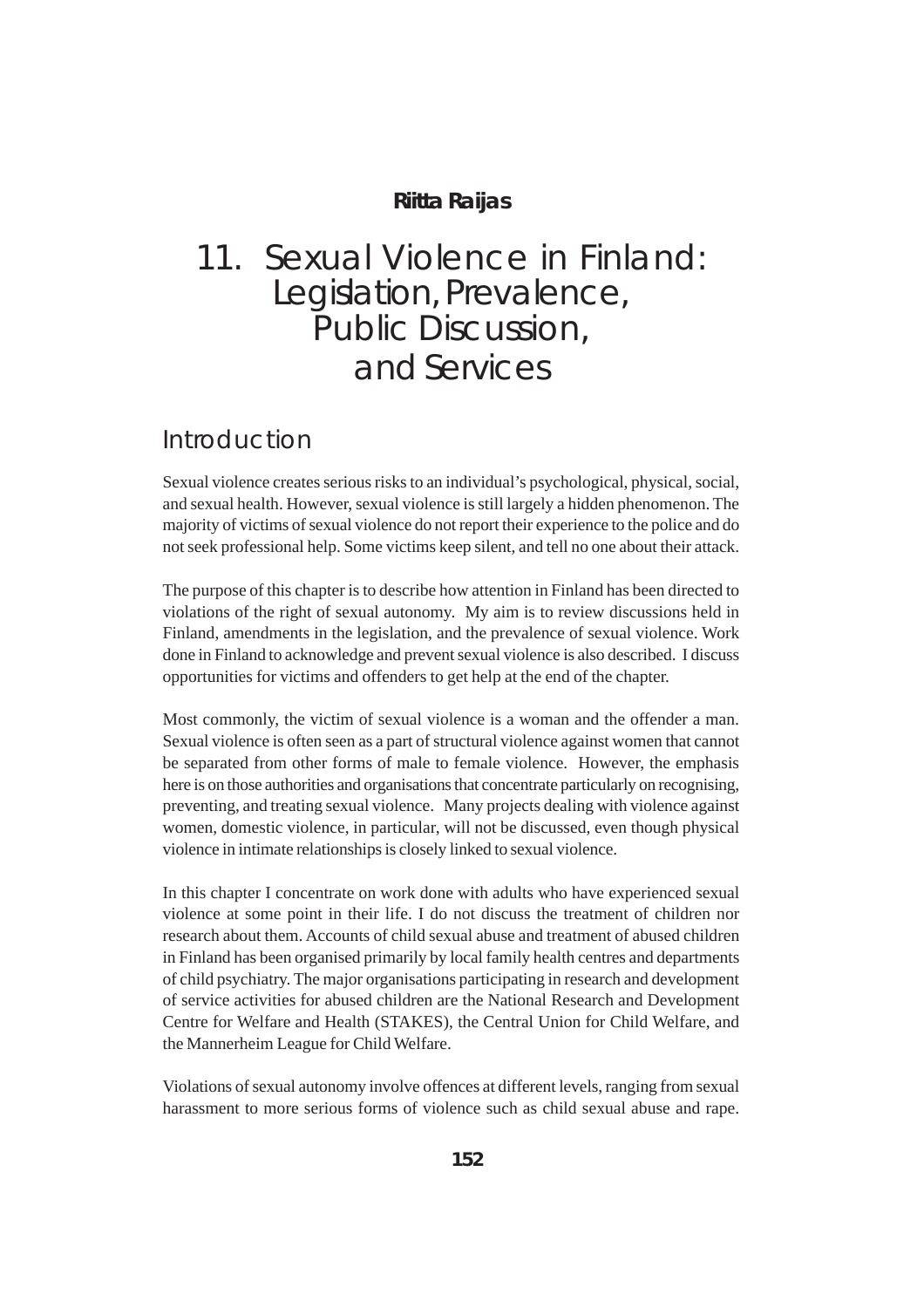Difficulties of definition complicate the approach to these issues. In society, legislation defines acts that criminally violate an individual's sexual autonomy. The law reflects societal attitudes about sexual norms and limits, but the law and societal attitudes never correspond exactly. For example, women's, men's, and children's concepts of sexuality, of themselves, and of their relationships with each other all affect how victims of sexual offences are dealt with. According to research, attitudes in society, especially about gender roles, have an impact on the prevalence of sexual offences.

In principle, women's autonomy over their bodies and their sexuality has been recognised in Nordic countries for quite some time. Nordic gender norms give women more freedom to fulfil their sexuality based on their own needs than do norms of other societies. Women's autonomy over their own bodies is recognised as a matter of principle.

However, work with sexual offenders and with victims of sexual violence reveals a darker picture of the realities of sexual autonomy than what is publicly expressed. Unofficially, women's sexual sovereignty is often questioned and denied. Legal definitions cover only part of these acts, and the law does not interfere in attitudes that deny and downplay women's sexual autonomy.

In principle, defining sexual violence in client work is unambiguous: any kind of approach that the target has experienced as anxiety-producing, forceful, or violent can be defined as sexual violence from the victim's viewpoint. Clients' subjective experiences cannot and must not be ignored when working with them. From this perspective, sexual violence is defined according to the individual's experience, and it expands to include acts and phenomena excluded from legal definitions. Sexually objectifying and disrespectful acts and phenomena, as well as sexual harassment in its more lenient forms can all be seriously offensive to the victim and can affect the victim's well-being even when not legally defined as crimes.

### Legal Definitions of Sexual Violence:

During the past several years, there have been important reforms in the legislation concerning sexual crimes. In 1994, it was possible to consider rape in marriage a criminal offence. Before that year, decrees in the criminal law concerning rape did not apply to rape in marriage. Finland was one of the last countries in Europe to make rape in marriage a crime.

Reforms in the criminal law concerning sexual crimes became effective at the beginning of 1999. Validation of the law was preceded by quite intense debates about the reform proposal published in 1993 by the law-preparing department of the Ministry of Justice. Extensive discussions were held about the age limits for sexual consent, which were proposed to be lowered from 16 years—for heterosexual relationships—and 18—for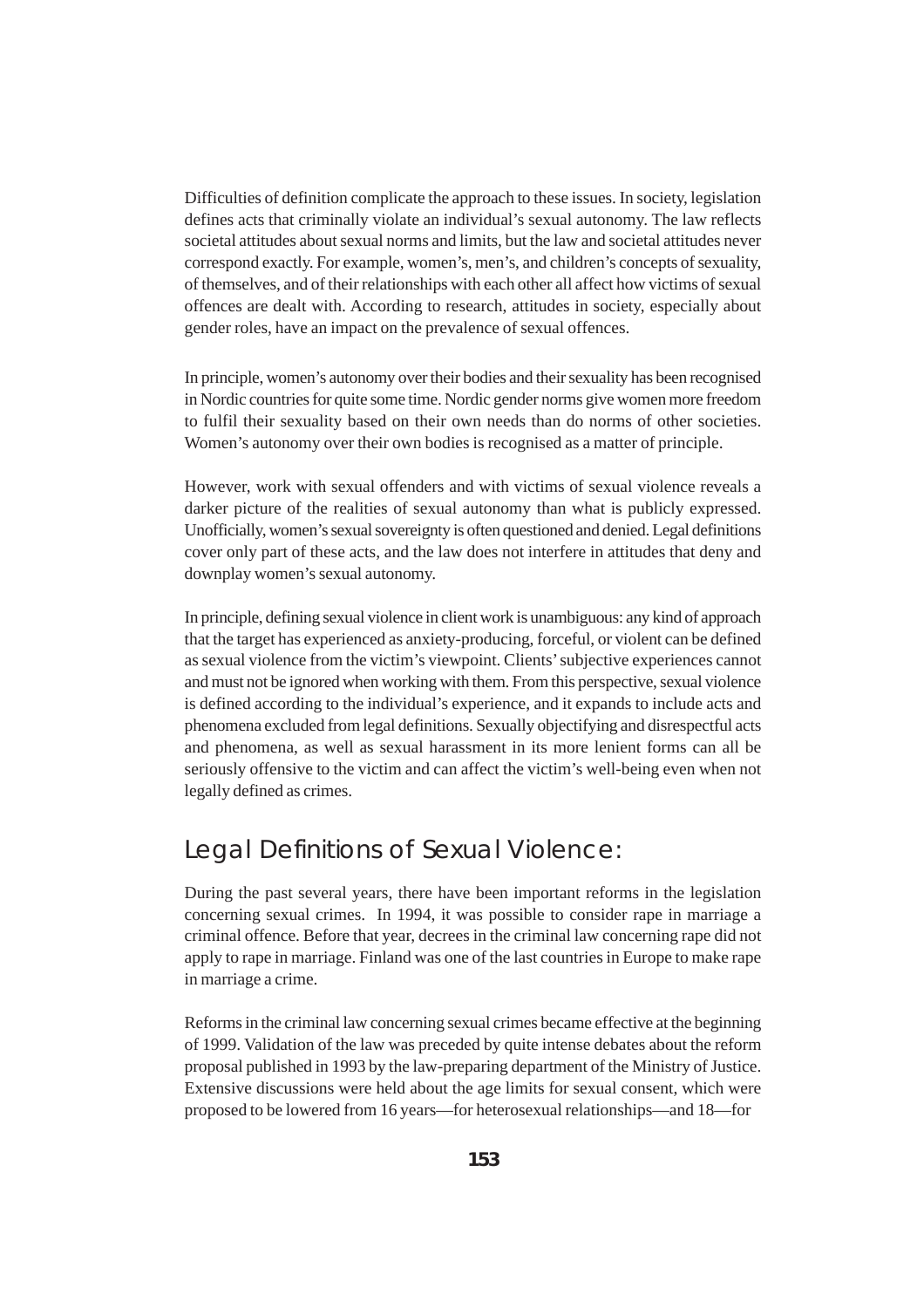homosexual relationships — to 15 years. As a result of these discussions, the age limit was kept at 16 years for heterosexual relationships but was lowered to 16 years for homosexual relationships.

There was also a great deal of discussion about a proposal for dividing rape into three categories, ranging from least to most severe.

The proposal to include a less serious rape category in the law was strongly contested: many argued that rape is always a serious offence. Despite this discussion and other claims that the three definitions were ambiguous, three categories of rape were included: coercion into sexual intercourse, rape, and aggravated rape. Distinctions among these three types of rape are made by considering the degree of physical and mental violence used against the victim, the amount of suffering the victim has experienced, and the number of offenders.

Criminal law reform reflects changes in attitudes. In the previous law, the literal translation of the term for sexual offences, "chastity crimes" accurately described prevailing societal attitudes. The law protected female chastity — not female sexual autonomy. In the reform, the name of the law was changed to indicate concern about sex crimes rather than chastity. Moreover, the previously used term "coercion into sexual intercourse" was replaced by "rape". The law was also modified to be neutral with respect to gender and sexual orientation: the new law takes into consideration that both the sexual offender and the victim can be either a man or a woman.

The new law also improved the victim's position. The most important improvement was to place the two most serious forms of sexual crime under general prosecution. A crime under general prosecution is a crime in which a prosecutor makes a judgement about the offender's guilt or innocence on behalf of the state regardless of whether or not the plaintiff wants the offender to be punished. Demanding punishment is no longer the plaintiff's responsibility. The change points to a tendency to consider sexual crimes as violent crimes for which intervention is in the general interest. Such sexual crimes are no longer taken as a private matter between offender and victim. The change also significantly prolongs the length of time a sexual crime can be prosecuted. The least serious type of rape is still considered a plaintiff crime and thus must be reported within one year for the offender to be considered for prosecution.

However, the law was written to make it possible for the prosecutor not to prosecute if the plaintiff requests this on her or his own accord. There has been much discussion about what conditions the prosecutor can use to evaluate the decision to prosecute when the plaintiff does not want the criminal proceedings to occur. Victims of sexual and domestic violence often must face threats and pressure from the offender; fear can induce a victim not to proceed to a formal case. Furthermore, it has been said elsewhere that the victim must have the right to protect herself against the heavy juridical process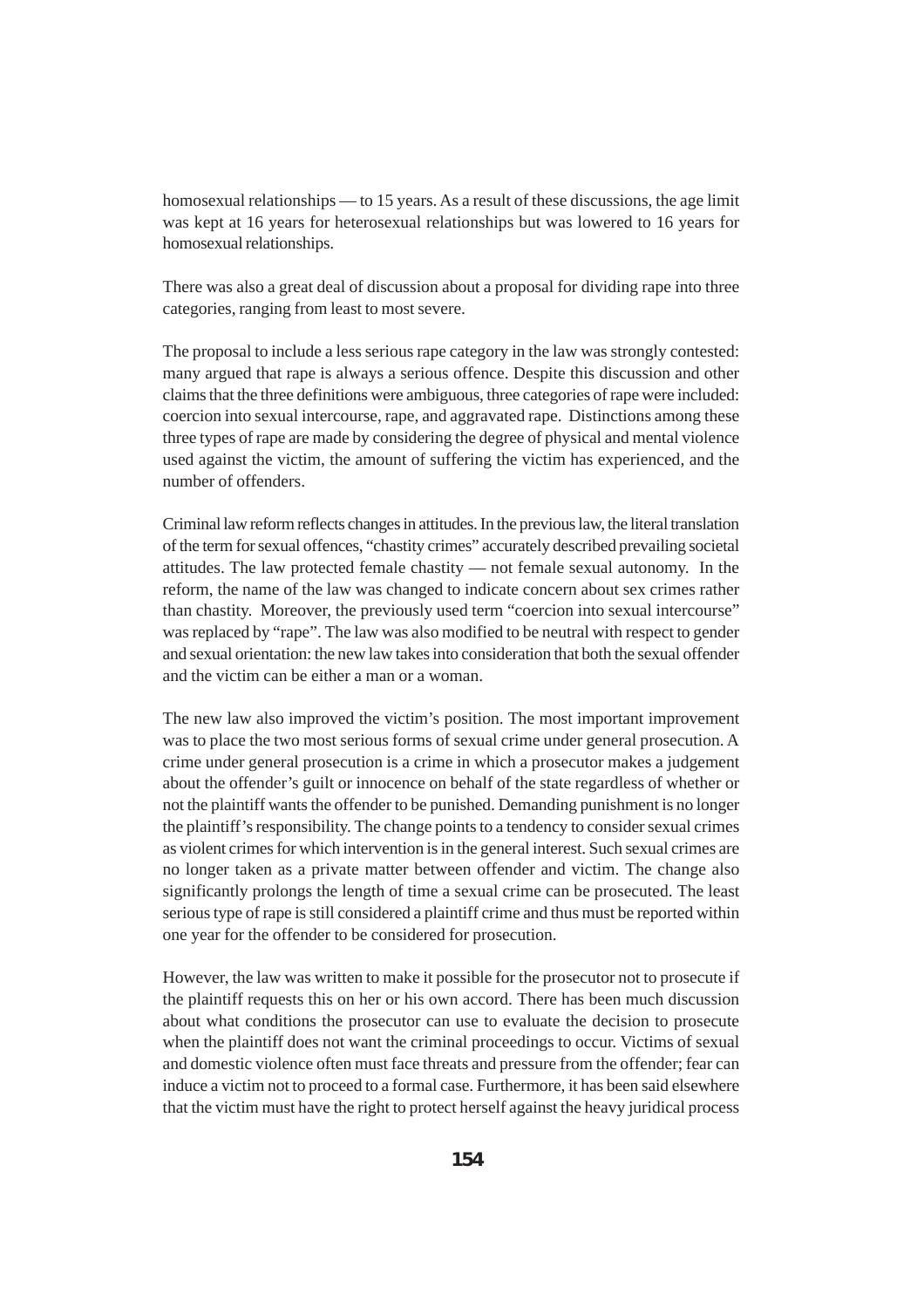if she feels that prosecution would not improve her ability to cope and her well being. Legal procedures related to sexual crimes require the victim's presence in court as well as her verbal testimony. This experience can be extremely difficult and anxiety-provoking for the victim. Moreover, a victim of sexual violence often fears that she might be dealt with harshly and inappropriately in court. Seeing the offender face-to-face can also be a frightening experience.

It must be mentioned that many victims of a sexual crime who have gone through the legal proceeding have found it very helpful even though it was simultaneously very painful. The juridical process helps victims' mental reprocessing by re-establishing boundaries that were broken and re-instituting justice that had been breached.

Previous law demanded that the victim had to have fought physically against the offender, because otherwise the legal criteria defining sexual crime could not be met. In most cases, the victim becomes paralysed at the moment of the crime and tries primarily to protect her life and health. So the court often did not render judgement in her favour. According to the new law, legal criteria defining sexual crime may be met even in cases where the offender had induced such a state of fear in the victim that she was not able to fight back. A clear verbal expression of not wanting sexual intercourse is now judicially sufficient.

Another issue is that very few reports of sexual crimes are made to the police and often remain private. It is difficult to prove that a crime has occurred when the victim has no physical injuries and there are no witnesses. In cases where the only evidence of the crime is the victim's word against the offender's, the crime is most often not considered for prosecution.

# The Prevalence of the Sexual Violence in Finland

Up to 1998 in Finland, the only information about the prevalence of rape was based on police statistics and victim surveys. Between 1993 and 1997, approximately 400 rapes per year were reported to the police. According to estimates often presented by the police, approximately 10,000 rapes occur in Finland every year. This would mean that less than 5% of the cases are reported.

Compared to international data for some countries, there is very little research on violence against women and sexual violence in Finland. The results of the first large survey on violence against women in Finland were published in 1998. The findings provide exhaustive and statistically reliable information about the prevalence of violence against women, its forms, and consequences. A questionnaire was mailed to a representative sample of women between the ages of 18 and 74 (sample size  $= 7051$ ) with 4955 replies, for a return rate of 70.3%).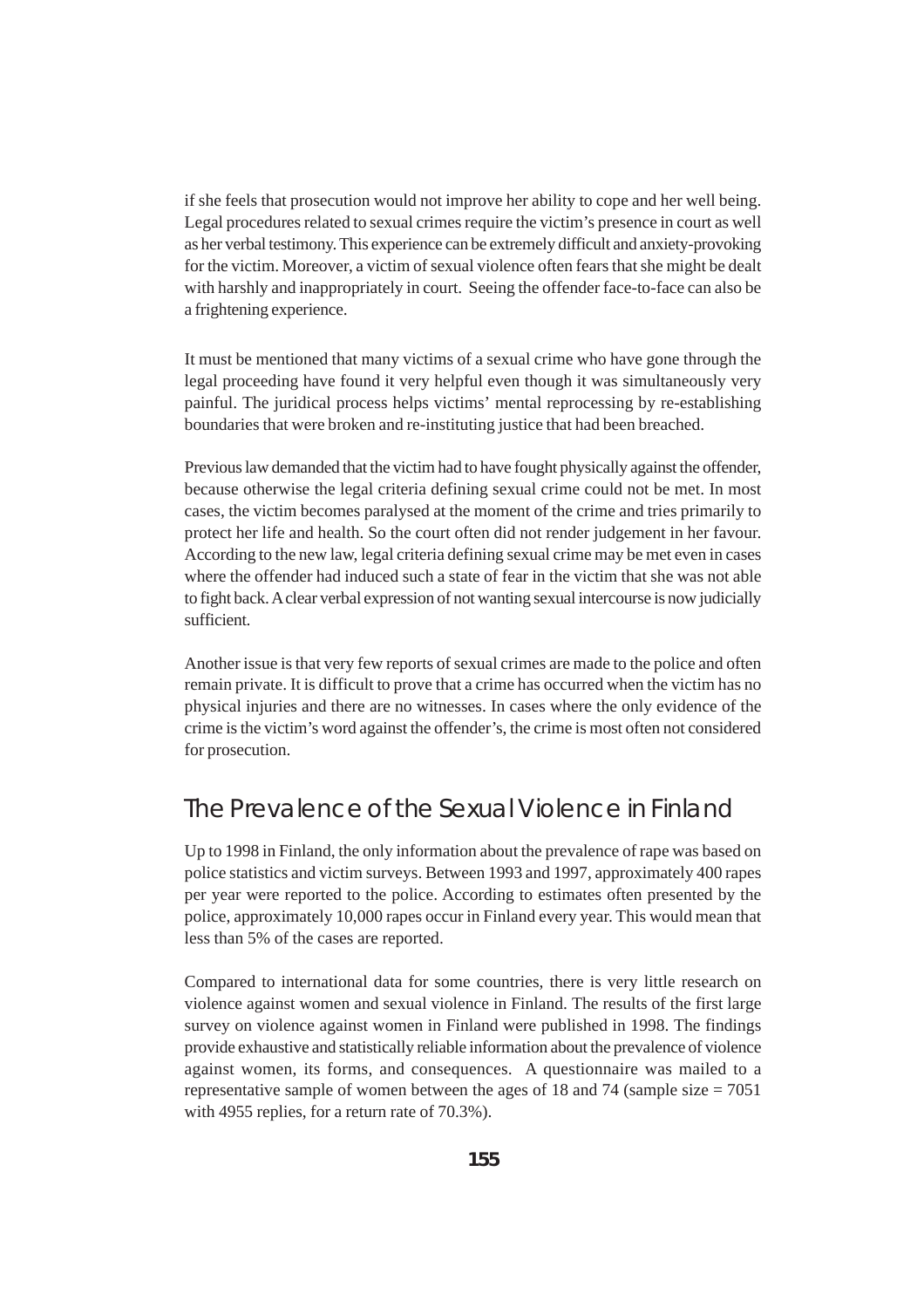Findings from this survey confirmed the view that violence against women is a common problem in Finland. According to the results, 16% of the women had had experiences of sexual harassment or violence before their 15th birthday.

In the survey, violence experienced as adults was classified according to whether 1) the violence occurred in an existing couple relationship, a previous couple relationship, or outside the relationship and 2) the violence was sexually threatening behaviour, an attempted coercion into sexual intercourse, or actual coercion into sexual intercourse. Sexual violence was thus not defined in legal terms in the survey, because it is known that victims of sexual violence do not define their experiences, for example, as rape even though the acts would meet the requirements for the legal definition of rape.

In couple relationships, violence was more often physical than sexual, whereas outside the relationship women had more often been subjected to sexual violence. For sexual violence occurring outside of a couple relationship, almost 14% of the women had experienced sexually threatening behaviour, 10.5% of the women had been victims of attempted rape (attempted coercion into sexual intercourse), and 4.3% victims of rape (attempted coercion into sexual intercourse).

Two and a half percent of the women had experienced sexual violence during the past year in their present couple relationship, and 5.9% had experienced it at some time after their 15th birthday. Almost one fifth of the women (18.7%) had experienced sexual violence in a previous couple relationship. This is a large percentage and means almost 100,000 women in the whole population. Violence, as well as sexual violence, can be a reason to divorce. On the other hand, we know that violence may occur only when the woman wants to terminate an unsatisfactory relationship. There have been many contacts at the Tukinainen rape crisis rape "hot-line" from women in the process of separation who have been raped by their never-before violent partner. In these cases, the motive would seem to be revenge for the divorce or even a wish to destroy the victim's future.

According to the research, in more than one third of the cases the offender was a complete stranger to the victim and was an acquaintance or a neighbour in less than one fifth of the cases. Less frequent offender categories were, for example, colleagues, landlords and relatives. In over 15% of the cases, the offender was a previous or present partner. The results confirm that perpetrators of sexual violence are usually people the victim knows, and that violence in couple relationships is much more common than is usually assumed.

The research shows that women experience sexually threatening behaviour everywhere in their surroundings: bars, workplace, schools, own apartment, streets, stairways, and outside. Half of the rapes (coercion into sexual intercourse) take place either in the victim's apartment or in another private apartment.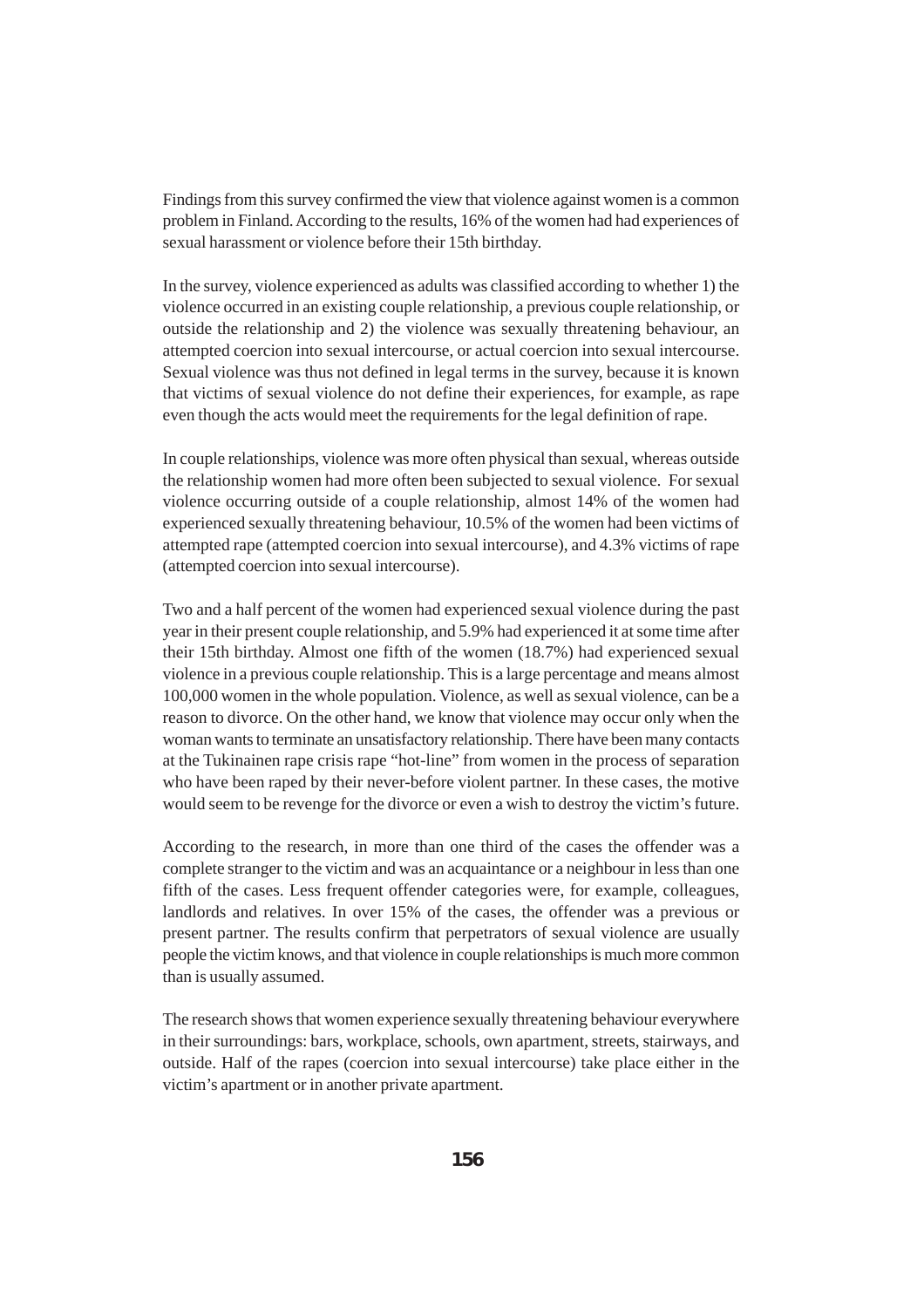Sexual violence still remains a taboo topic. Almost one third of women who were raped outside the couple relationship had not talked about it with anyone. Those who talk about the experience usually do so with someone close to them. According to the research, only a tenth of those who were raped outside the couple relationship seek help in the health care system even though almost half of them are physically injured. Seeking help in crisis centres occurs even less often.

Additional findings from the survey indicated that no woman raped by a non-partner sought help or counselling at the rape crisis centre, whereas 15% of those who had experienced an attempted rape contacted the crisis services (the survey asked about seeking help after the most recent experience of sexual violence). The research does not provide the percentage of those who sought help from crisis centres because of violence in couple relationships.

The survey also provided estimates of the prevalence of sexual harassment. More than half of the women had experienced sexual harassment at some point in their lives. Sexual harassment includes making unwanted sexual advances or propositions, stalking, and exhibitionism. An interesting finding is that more educated and highly-paid women experience (73% of those with higher university degree) sexual harassment more often than less educated and lower paid women.

# Projects, Plans, and Initiatives Related to Sexual Violence

Public discussion has also produced some progress: more information is available, and attitudes and ideas have changed so that people are more willing to support programs beneficial to rape victims. Public debate about sexual violence has gone hand in hand with special projects, because these projects try to gain media attention in order to promote awareness of sexual violence. Organisations that have been essential for recognising, identifying, and treating sexual violence will now be discussed. The goals of these organisations are to influence both the societal and individual levels by improving the identification of sexual violence, by increasing the availability of support services, and by providing support services themselves.

At the end of the 1980s, incest became a subject of public discussion; in the 1990s, sexual abuse outside the family and paedophilia both became topics of public discussion. In the last several years, sexual violence and rape experienced by adult women have received more media attention. One reason for this is most likely the establishment in 1993 of the first rape crisis centre in Finland. Its existence may have attracted some publicity to the issues. Another reason for media attention may have been the ongoing legal reform.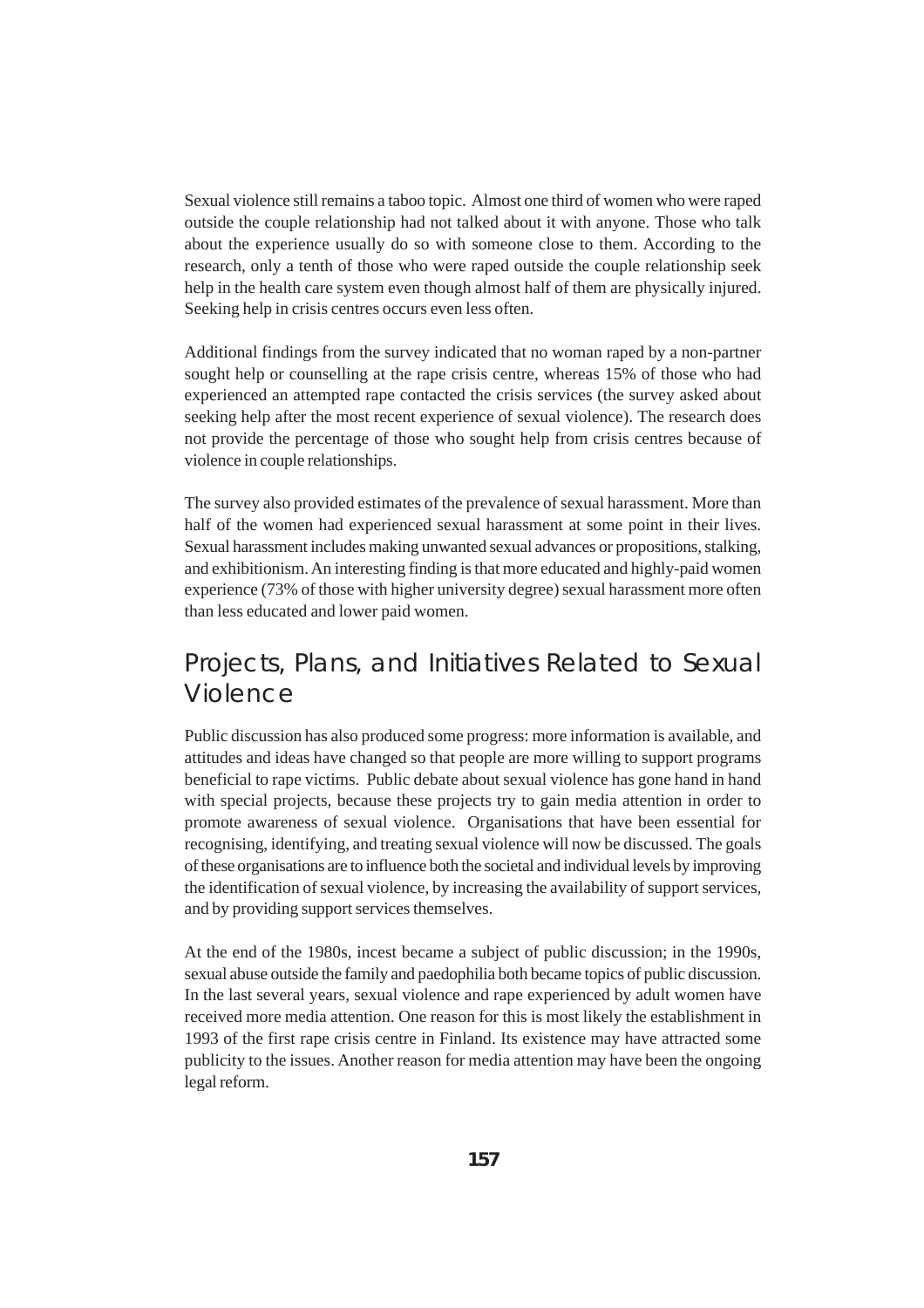In the 1990s, intense debate occurred about the investigation and treatment of children who have been incest victims. One case involved a child taken into custody because of assumed incest even though incest had not been proved in court. This case was the subject of lengthy discussion. The case aroused strong feelings and heated debate about the professional skills and procedures of authorities working with children. In 1994, the National Research and Development Centre for Welfare and Health (STAKES) published a guidebook for investigation about and treatment of child sexual abuse, which aims to unify health and research practices relating to sexual violence in social and health care. The discussion also remarkably increased the availability of training about these issues.

In the 1990s, paedophilia chains were found in Finland, shocking the whole country. The phenomenon had been assumed to be a problem of big urban centres and other parts of the world, but was now discovered to be present in Finnish society, in cities as well as in small rural areas. In November 1998, a national television channel showed a documentary, "The secret we share," which followed the reactions of one small region after a paedophilia case was exposed to the public. Frequent features of social processing about the issue included silence, inability to believe what had happened, and inability to handle the emotions related to it.

Most of the paedophilia chains found in Finland have been so-called "solo chains," where one paedophile had abused numerous children and teenagers for several years. The investigations have also found organised international connections between paedophilia and child pornography. In addition, Finns were involved in an international paedophile chain that exchanged child pornography through the Internet. This chain was discovered in 1998 and led to court trials in different countries, including Finland.

These phenomena were all discovered very recently in Finland. Cases and court trials that arose publicly show that investigation and treatment practices still are not adequate.

In 1990, the Council for Equality of the Ministry of Social Affairs and Health established a committee to examine violence against women and its manifestations and to make action proposals to prevent and treat violence. Members of different organisations and authorities were invited as experts to serve on this committee. It submitted its report in the end of 1991. The report stated that the availability of services for victims of sexual violence did not meet the demand. It was also recommended that research and projects on violence against women needed to be supported.

The report also emphasised that service centres for victims of sexual violence needed to be established. Weaknesses in the law and in the practices of authorities were also highlighted. In particular, it was emphasises that the treatment of victims by police and members of the criminal justice system is sometimes insensitive and contributes to additional suffering for rape victims.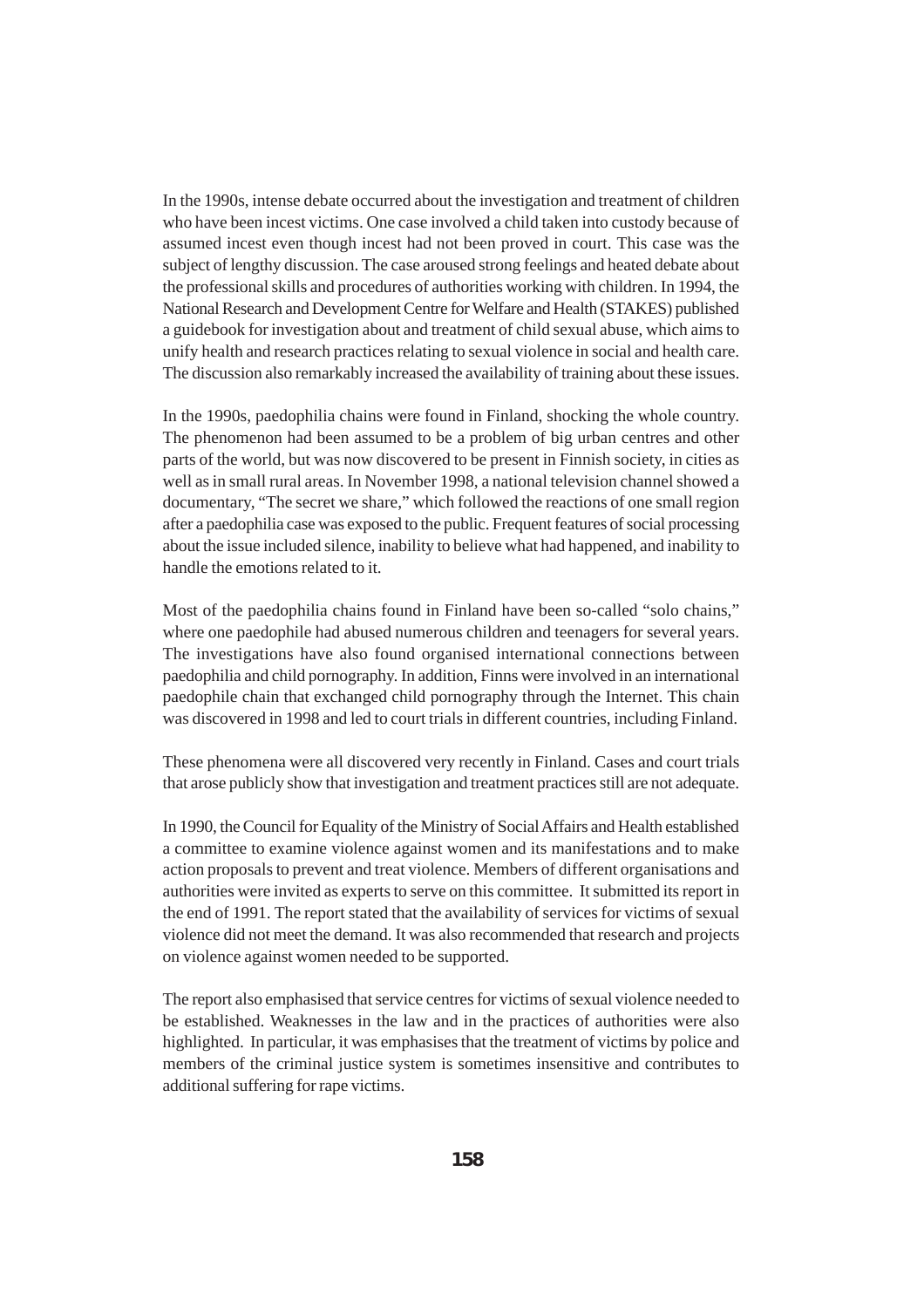In Finland, the first treatment group for adult female victims of childhood incest was established in 1989 at the SEXPO counselling office in Helsinki. The formation of this group was preceded by public discussion stimulated by a Norwegian incest documentary shown on television and by telephone calls made to the programme on-call line. A treatment project for sexual offenders and for victims of sexual violence was started at the sexual consultation centre of SEXPO in Helsinki in 1992, partly because of these discussions and partly from needs demonstrated by pilot groups of incest victims. The project lasted four years. During the years 1992-1995, seven groups were established for incest victims: five for women, one for men, and one mixed group. The groups were formed in association with the counselling centre's therapist and with private therapists who had training in psychotherapy for groups. Detailed information about these therapy groups was included in the final project report.

The Finnish Association of Group Psychotherapy also addressed the issue, and later organised many short-term therapeutic groups for incest victims. This association organised many training sessions, seminars, and lectures, and also examined the treatment of victims. These training efforts helped to improve the recognition of problems related to incest and to develop psychotherapeutic treatments.

In 1990, weekend gatherings of groups for incest victims were organised and led by a psychotherapist who had specialised in this area in the United States. These groups were called "Dolphin Groups." The leader, Stina Sundholm, also wrote the first book in Finnish about incest. In 1997, a Dolphins association was established from these groups. The association listed as its goals helping and supporting victims of sexual abuse; organising weekend courses for victims; giving consultation and guidance to people close to the victim and to professionals; distributing and publishing information and publishing activities; and gathering material related to issues posed by incest. The Dolphins offered a forum for victims of sexual abuse to meet each other and to try to influence societal improvement of their situation. Until 1999 the association functioned on a volunteer basis and did not receive any finance. Currently, the Dolphins receive funds from the Slot Machine Association.

In 1993, the first, and until now, only sexual violence crisis centre was established in Finland, the Rape Crisis Centre, Tukinainen. Unioni, The League of Finnish Feminists, initiated the establishment of the Centre. In the beginning this League only offered small-scale crisis services (a group and on-call line) for rape victims. Because of the great demand for these services, a plan for establishing separate crisis centres was developed. The dream came true in 1993, when the Slot Machine Association started to support the project financially, first as a 3 to 5 year project. The crisis centre office is located in Helsinki, but its goals involve all of Finland. The aims are to help women who have experienced sexual violence and to influence the general level of services in society. Another specific goal is to increase awareness of sexual violence in society. In 1999, the crisis centre was made permanent.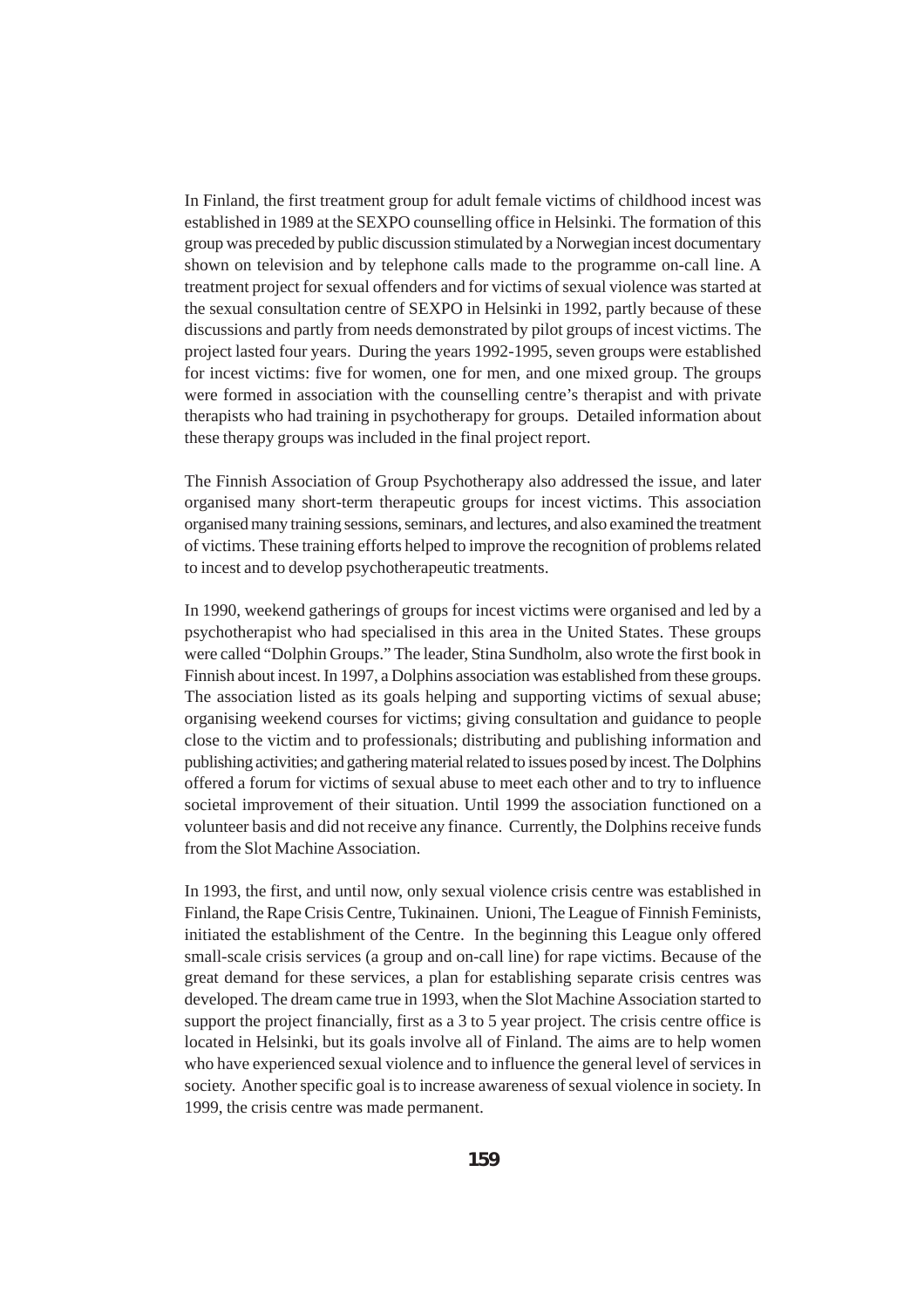In 1994, a crisis consultation and education centre was established in Oulu, in northern Finland, through the co-operation of four organisations. The aim was to co-ordinate help for victims of traumatic crises and their supporters together with volunteer organisations and authorities. During the first year, emphasis was on developing a help model for assisting rape victims. Later, emphasis was on traumatic crisis in general, developing a support model, and organising training. The crisis centre is co-operating closely with local networks. In 1999, the centre changed its name to the Centre for Post-Trauma Therapy and Trauma Education. It functions as an expert centre of trauma psychology, offering not only help but also training and consultation.

In 1995, a Crime Victim Support programme was established in Finland as a joint project of different organisations. By the beginning of 1999, it had ten regional offices throughout Finland. The report of the previously mentioned Council for Equality had proposed starting this type of service in Finland. Crime Victim Support aims to improve the victim's situation and offers services for victims of all crimes. Those working in this support programme have noted a high volume of female victims of violence seeking help.

SEXPO was the first group in Finland to pay attention to the therapy of sexual offenders in its project for both victims and offenders. The project examined the availability of therapy for sexual offenders, investigated the possibility of offering therapy to sexual offenders in jail through therapists' visits, and studied international treatment projects. The final project report included information about obstacles to and possibilities for therapy in Finland as well as proposals on how care should be organised in Finland.

At the end of 1996, the prison welfare department of the Ministry of Justice appointed a committee to explore possibilities for starting treatment programs for sexual offenders under the Finnish prison welfare system. The results were published in a report in 1998. The committee proposed starting a programme in Finland based on an English model (The Core Programme) for those who are found guilty of sexual crimes. This programme is based on cognitive-behavioural theories and deals with, for example, denial and minimisation of the crime by offenders, damage caused to victims, and developing offender skills for preventing recidivism.

# Availability of Services for Victims of Sexual Violence and for Offenders

A victim's likelihood of obtaining therapeutic and juridical assistance varies greatly and depends on the region where she lives. Help can be found throughout Finland in local health care centres, mental health care offices, family health centres, and psychiatric clinics. The special services of different associations have an important place in the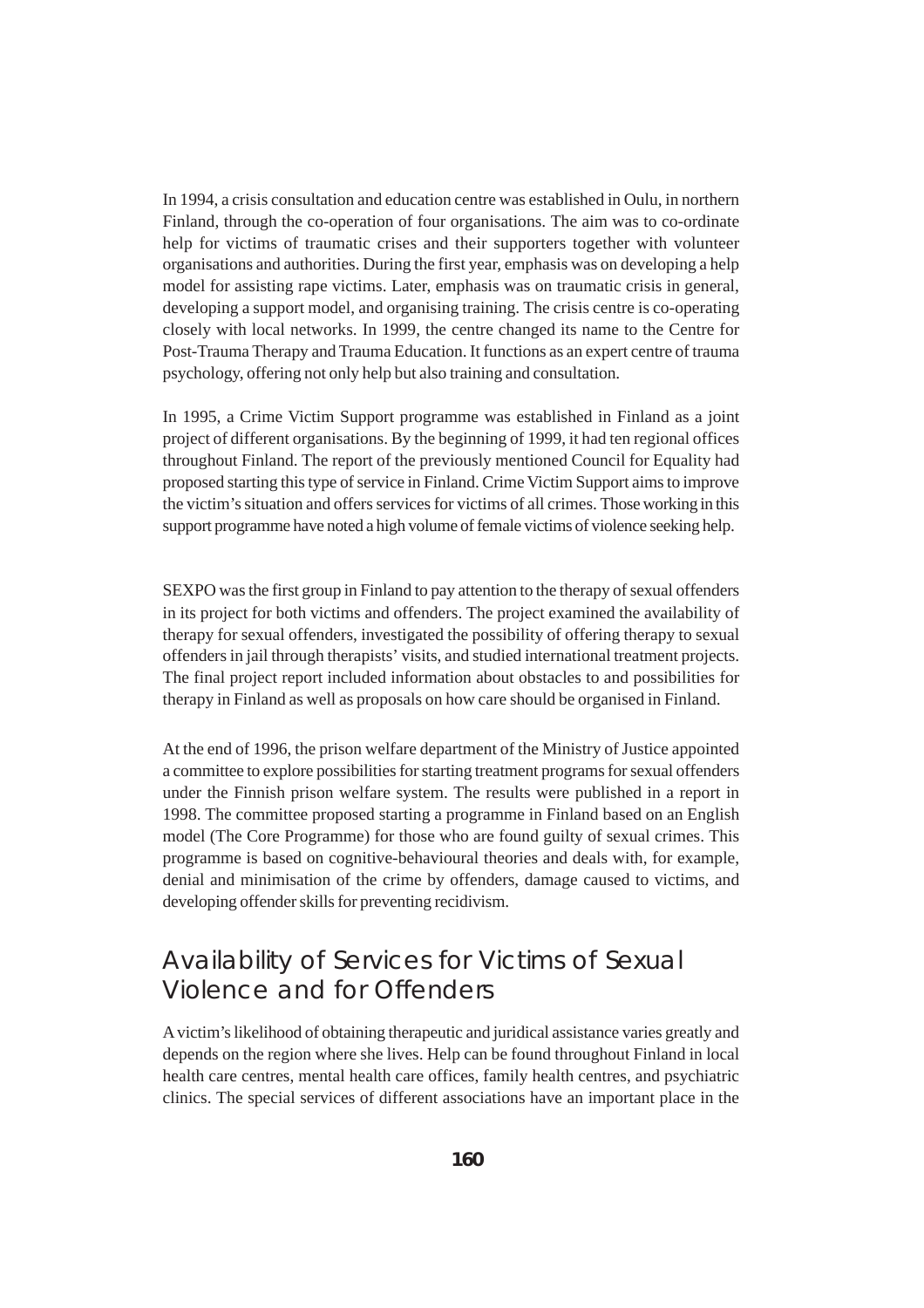Finnish health and social care system. They complete the public health care system and are usually mainly financed by the Slot Machine Association (RAY).

Victims of sexual crime can obtain initial legal aid from the national network of legal aid offices, which cover the whole country. It is also possible to get assistance from private solicitors and lawyers. Criminal process reform permits the victim to have a free legal assistant. The reform facilitated obtaining a legal assistant from the quite expensive private sector.

It is thus possible to obtain therapeutic help from services financed by the state and by municipalities. The problem is that women living in small, rural regions often find it almost impossible to obtain help from their own region's services. Feelings of shame and guilt related to sexual violence and the fear that others find out about their sexual assault may prevent victims from getting help. Because acquaintances or acquaintances of acquaintances may work in the local offices, the victim may not necessarily trust that sensitive information about her will remain secret. The same applies to sexual offenders who may be motivated to get help.

It is especially difficult for victims to talk about sexual violence. The first experiences of telling someone about it often determine if the victim will begin to search for therapeutic and juridical help. If the first person whom the victim tells about it minimises sexual violence and makes her feel guilty or does not believe her, it is very unlikely that the victim will try again.

There are no basic surveys examining what kind of help victims have obtained. However, the survey published in 1998 about family violence and care in the social and health system provides some information. According to this survey, social and health care professionals feel that they have inadequate abilities to work with victims of sexual violence. A total of 73% of those who replied to the questionnaire estimated that they are not sufficiently prepared.

The experiences reported in the Rape Crisis Centre's on-call line have varied remarkably. The saddest cases are those where the rape victim has faced unprofessional treatment in a health care centre, so that important evidence for the court hearing had been overlooked and no offers of mental support or extended care were made. On the other hand, at its best, the health care centre has been able to offer all-inclusive care. Thus, some have been given the opportunities to make an appointment with a medical doctor and to receive mental support from the nurse on duty, crisis consultation by the health care centre psychologist, and, if needed, extended care in the mental health care office or family health centres.

In Finland, longer psychotherapy is mostly provided by private psychotherapists. It is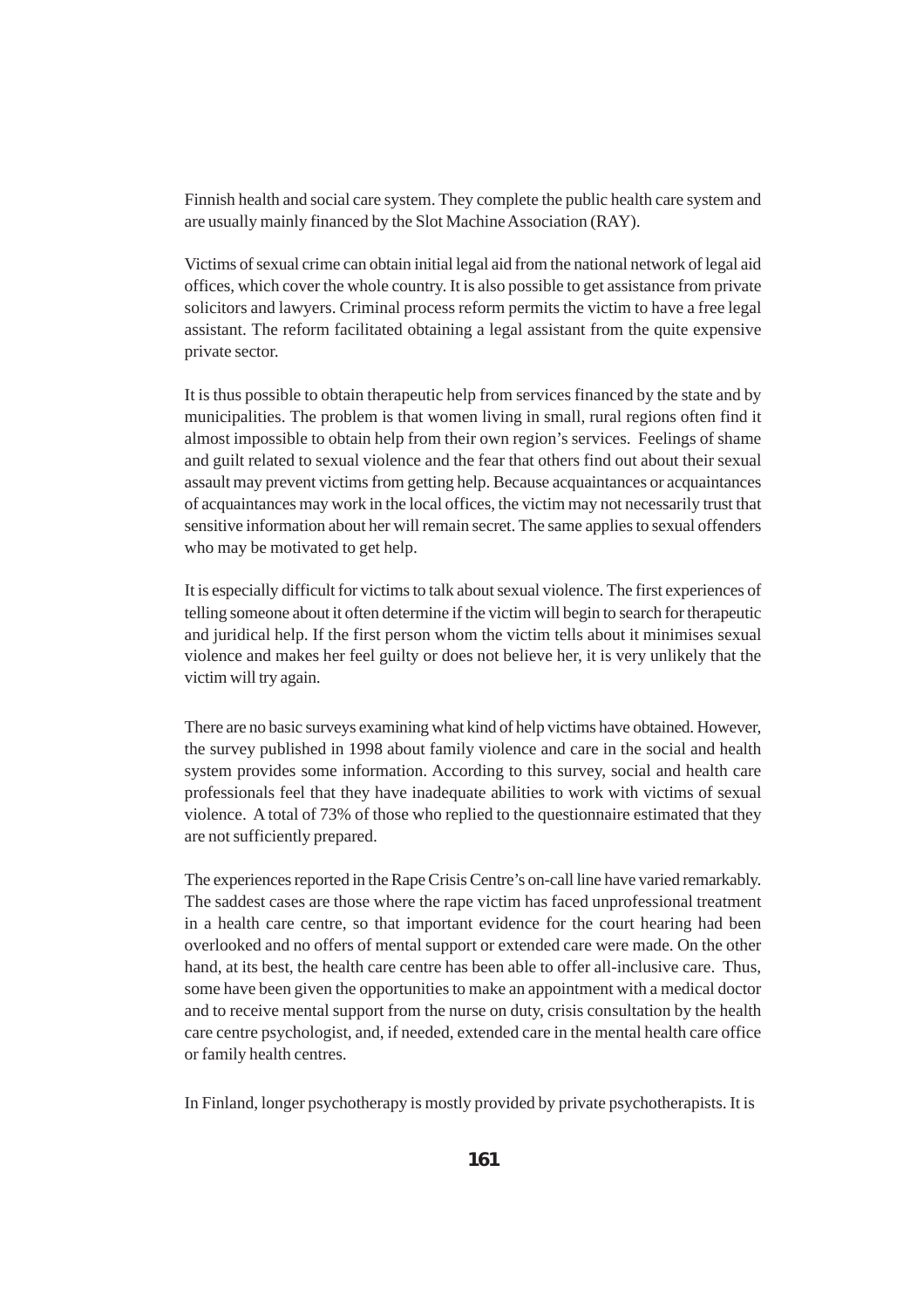possible to finance therapy through the Social Insurance Institution (KELA). Currently, the rehabilitation allowance for psychotherapy is set at a maximum of two years, and the criterion for granting the allowance is that therapy is supposed to maintain or restore the person's working ability. People living in different parts of Finland have very unequal opportunities for obtaining psychotherapy. Many private psychotherapists work in southern Finland, but in the north it is more difficult to find a psychotherapist. In rural regions, long travel distances often create a problem.

In the different projects, it has been noticed that traditional methods of psychotherapy are not adequate for treating the consequences of sexual violence. Specialisation is needed for applied use of different frameworks and new approaches. Psycho-dynamic psychotherapy has had an important place in Finnish therapy. According to research, good results for the care of victims and sexual offenders have been achieved by cognitive and cognitive-behavioural approaches; however, these do not yet play an important role in Finland. Increasing diversification and experimentation in the field of therapy has only recently started. Today, new approaches are gradually becoming more popular among therapists such as solution-centred therapy, crisis therapy and trauma therapy. Interest in the effectiveness of therapy and discussions about the value and outcomes of different methods have increased.

Group therapy has many advantages. For example, victims of childhood sexual abuse often benefit greatly from group therapy. Meeting others who have gone through the same experiences and surviving together by helping one another make it considerably easier to handle feelings of loneliness, difference, and isolation related to sexual abuse. The availability of special services focused on these problems is still quite poor, and these services are available mostly in the south of the country. For example, there are groups for victims of childhood sexual abuse only in a few cities, and often they are experimental programs of short duration.

The Rape Crisis Centre Tukinainen offers nation-wide services for victims of sexual violence by providing cost-free crisis and juridical on-call lines. The Crisis Centre also provides professional help in the form of crisis counselling, therapeutic groups, and weekend courses. The groups have been meeting in Helsinki. Weekend courses have been organised throughout the country, and make it possible for victims of sexual violence to obtain help in coping from a guided, therapeutic group. The goal has also been to offer longer group services in the other parts of Finland. The major difficulty in pursuing this goal has been financing.

Tukinainen offers free juridical help and counselling. Its attorney also gives assistance in court. The Crisis Centre provides training, counselling, and supervision for professionals and volunteers in different fields. Tukinainen influences the societal level by its joint projects, participation in committee work on reform and research, and providing information and statements about sexual violence to the mass media.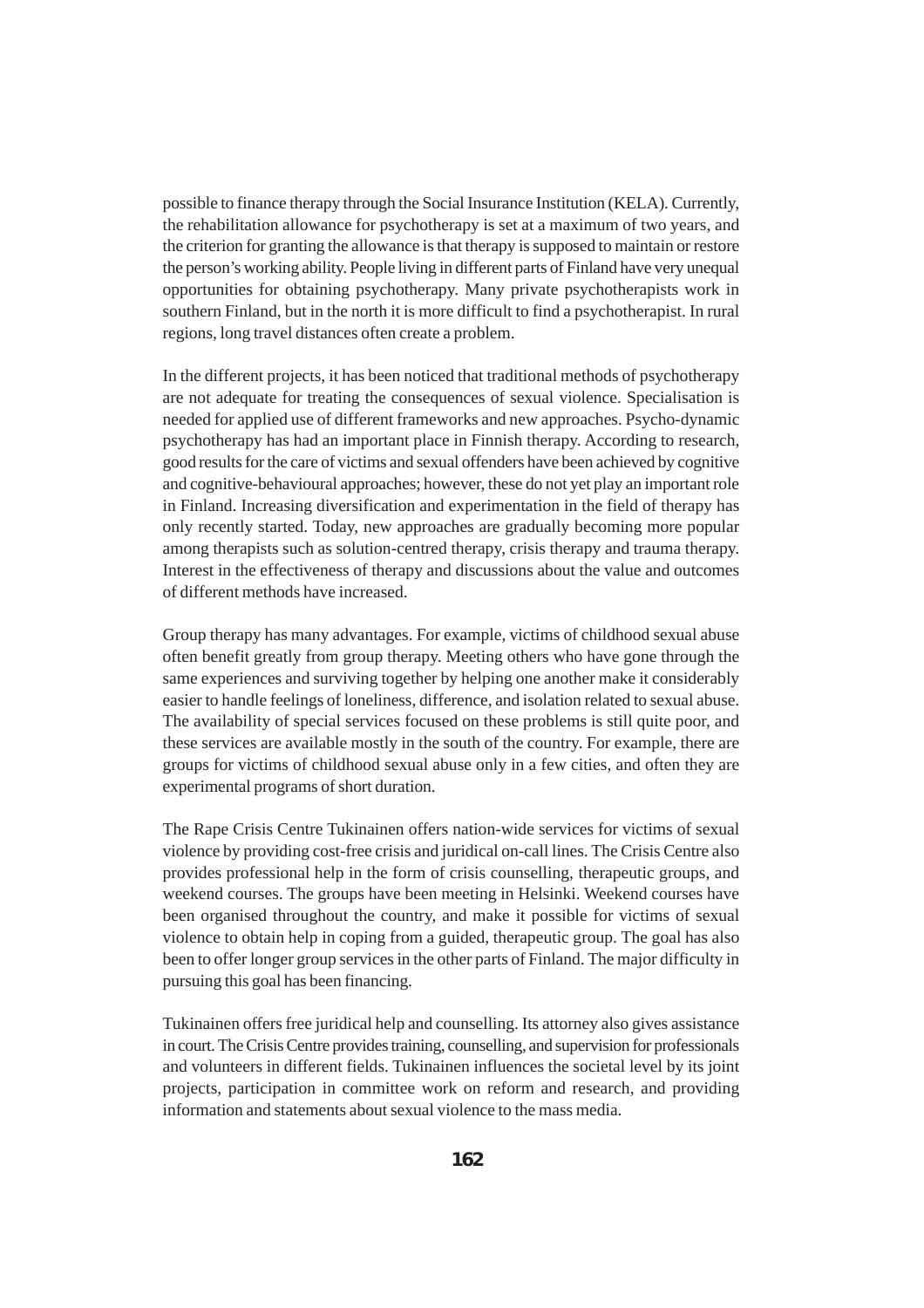Other services maintained by associations for victims of sexual violence have already been mentioned, i.e., Crime Victim Support with offices in ten regions. This association offers mental support and practical counselling for victims of crime and people closest to them. It has a national on-call help line and juridical line. Crime Victim Support provides educated, volunteer support persons. The association has also organised guided self-help groups for victims of sexual abuse and violence in Tampere and Joensuu.

In addition, the Finnish Association for Mental Health offers services for victims of sexual abuse and organises rehabilitation courses for adults who have had childhood experiences with sexual abuse. RAY and KELA usually finance such services. The Finnish Association for Group Psychotherapy organises brief crisis groups for incest victims, mostly in Helsinki. These are financed by KELA. The Family Federation of Finland has also begun gynaecological services for women who have been victims of sexual violence. In the Sexual Health Clinic of the Family Federation of Finland it is possible to get therapeutic help as well.

In the 13 crisis centres of the Finnish Association of Mental Health throughout the country, help is provided for those experiencing different crises. For northern Finland, I have already mentioned the Centre for Post-trauma Therapy and Trauma Education in Oulu.

Twelve-Step self-help groups for incest victims also exist in Finland (ISA). However, detailed information does not exist about the number and location of these groups.

Possibilities for sexual offenders to get professional help are still poor. The SEXPO project report mentions that sexual offenders may become motivated to seek help when they have to answer to the legal system for their actions. Because such care demands combining control and treatment, it is recommended that the responsibility for organising and developing care be shared between units under the Ministry of Social Affairs and Health and the Ministry of Justice. An important recommendation of the project was that a unit concentrating on offender care should be established. This unit should take responsibility for organising and developing care outside of institutions. The unit's task would be to offer care (meaning the prevention of recidivism), training, and consultation. Another recommendation was to investigate the possibility for therapy to be guaranteed during imprisonment.

By 2000, no units existed that specialised in care for offenders outside hospitals. Some of SEXPO's personnel continue their work at the private sector. The prison welfare system has instead reached a phase in its projects where sexual offenders are treated in a special unit of Kuopio provincial prison. This is a remarkable step. Treatment of sexual offenders is based on free will, and aims to lower the risk of repeated sexual offending.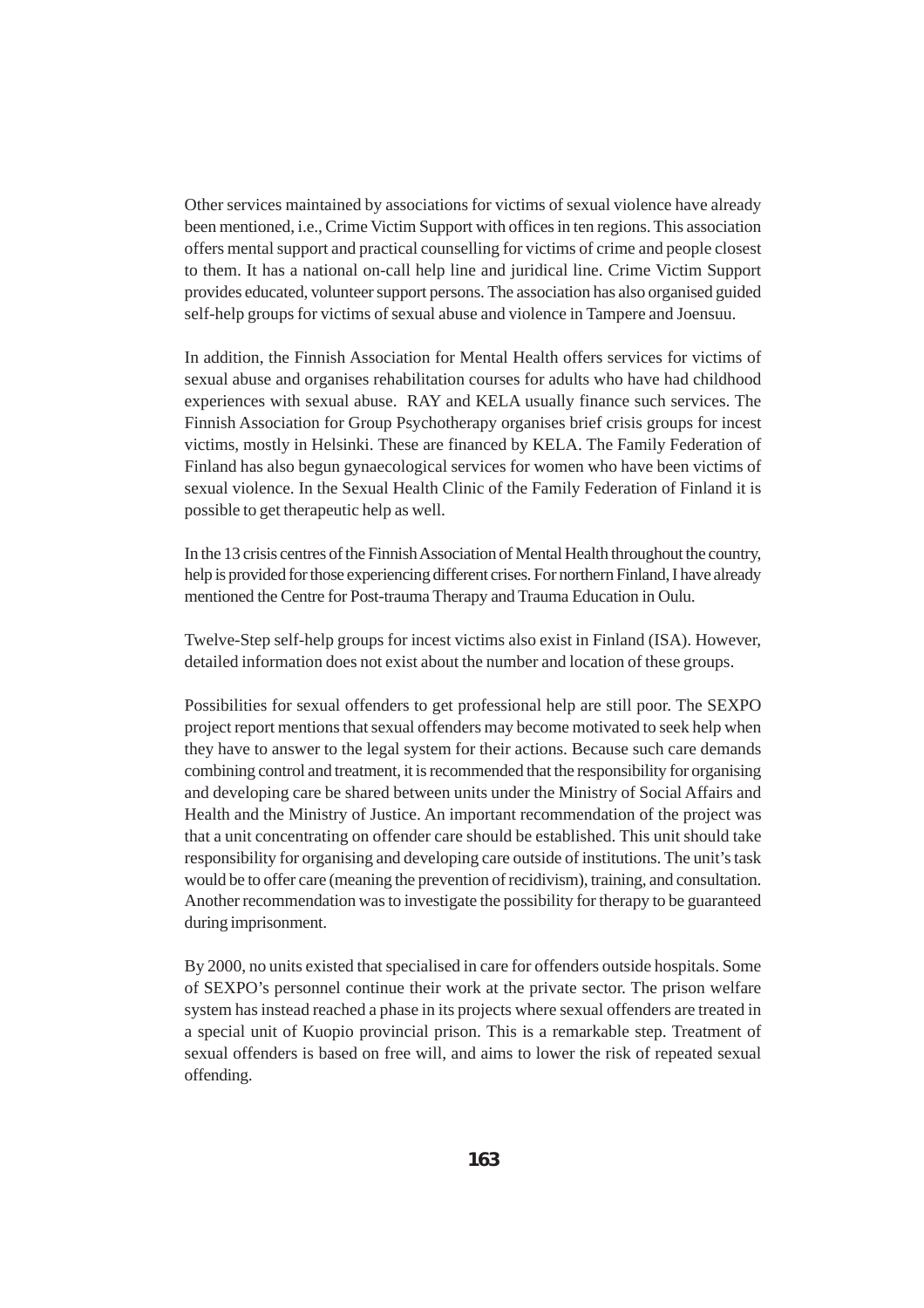Male victims of sexual violence still remain an almost unfamiliar client group in the service system. Their likelihood for obtaining professional special help is still poor. The threshold for male victims of violence to obtain help for these experiences is quite high. Feelings of shame related to sexual violence are, if possible, even stronger in men than in women. To make it easier for men to obtain help, it would be necessary to have a special unit providing such help and to publicise its services. Currently, there is no association concentrating on the care of male victims of sexual violence.

#### Conclusion

Sexual, domestic, and general violence against women are big problems in Finland but have long been taboo. No means have existed to deal with these issues. In the 1980s, training was not really offered. Nor have there been profound discussions about ways to improve women's safety or about how violence against women could be prevented. Moreover, there has been little research on violence. Different projects have had problems obtaining financing. This fact may reflect the existence of issues in Finnish society that strongly prevent violence against women from coming out in the open. The importance of understanding factors contributing to sexual violence as well as the effects of such violence on society has not been fully recognised.

Some promise exists for a better future. In 1998, the first national, state-financed project about violence against women was started under the National Research and Development Centre for Welfare and Health (STAKES). One project goal was to create a national network of professionals specialising in violence, and another was to create local models of how the authorities should react when they face domestic violence. Other issues related to sexual violence are part of the project as well.

Considerable growth is expected in research on violence. In 1999 the Academy of Finland decided to grant 10 million marks for research in this area. This decision was made partly because of initiatives taken by different organisations that work with victims of violence. One of the currently funded projects is "Gendered Violence and Use of Justice," directed by the faculty of law of the University of Helsinki. The cultural and social committee of the Academy of Finland has the responsibility of reviewing the applications for research on violence under the general theme "Power, Violence, and Gender". Women's studies networks could especially benefit from this opportunity offered by the Academy of Finland.

Finland's becoming a member of the European Union opened opportunities for obtaining monetary support through European financing channels. The pioneer positions of the feminist movement and non-governmental organisations have been recognised internationally in the care and prevention of violence against women and children. For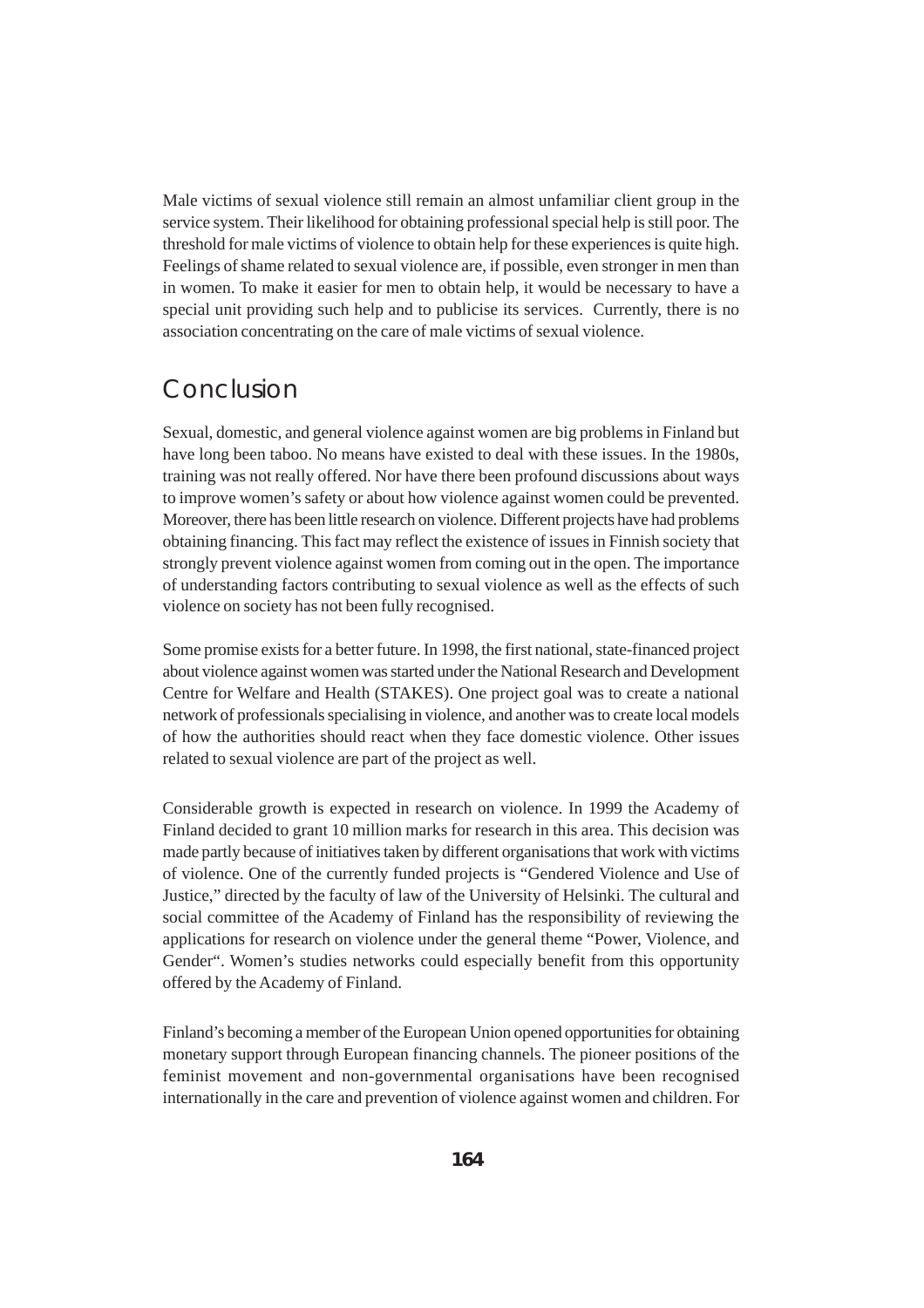example, through the DAPHNE program of the European Commission, organisations can apply for financing for their projects. The criterion is to have an European joint partner. Finland is a state at the edge of Europe, and international issues usually reach Finland only after delays. Fortunately, international joint projects are changing that situation.

In the mass media, different issues related to sexual violence seem to become the subject of conversation only one at a time. Topics related to sexual violence that are hardly discussed at all in Finland include women as abusers, children and youngsters as abusers, and sexual violence experienced by men. The first interviews, articles, and training about sexual violence experienced by young women were published in 1998. Recognition of sexual harassment in the workplace is still in its beginnings. At the same time that violence against women in intimate relationships is becoming a more important field to develop, problems of sexual violence are probably also more visible to professionals in the social and health care system.

Compared to the services organised for women in other parts of the world, the services of Rape Crisis Centre Tukinainen have some special features. First of all, the basic principle of Tukinainen is professionalism. There are no volunteers in the centre. Partly, this is due to the fact that helping victims of sexual violence is seen to be so demanding and requires considerable education, training, and supervision. Partly, it is due to feminist ideology. When the crisis centre was being established, its founders did not want to be part of a structure where a major part of the nursing and caring work was done by women who were unpaid. Offering juridical and therapeutic services in the same unit is also rare. Experiences with this during the experimentation period of Tukinainen have been extremely good. Juridical and crisis on-call lines have made it much easier for women to get help for their problems.

*I would like to thank Emmi Lattu for her original translation of this article.*

#### **References**

- Naisiin kohdistuva väkivalta. Väkivaltajaoston mietintö (Violence against women. Report of the violence department). Tasa-arvojulkaisuja. Sarja B: Tiedotteita 5/1991. Sosiaali- ja terveysministeriö. Helsinki.
- Ronkainen, S. 1998. Sukupuolistunut väkivalta ja sen tutkimus Suomessa Tutkimuksen katveet valokeilassa (Gendered violence and its research in Finland). Naistutkimusraportteja 2/98. Hakapaino. Helsinki.
- Heiskanen, M., Piispa, M. 1998. Usko, toivo, hakkaus. Kyselytutkimus miesten naisille tekemästä väkivallasta (Faith, hope, battering. A national victim survey of men's violence against women in Finland). Statistics Finland. Helsinki